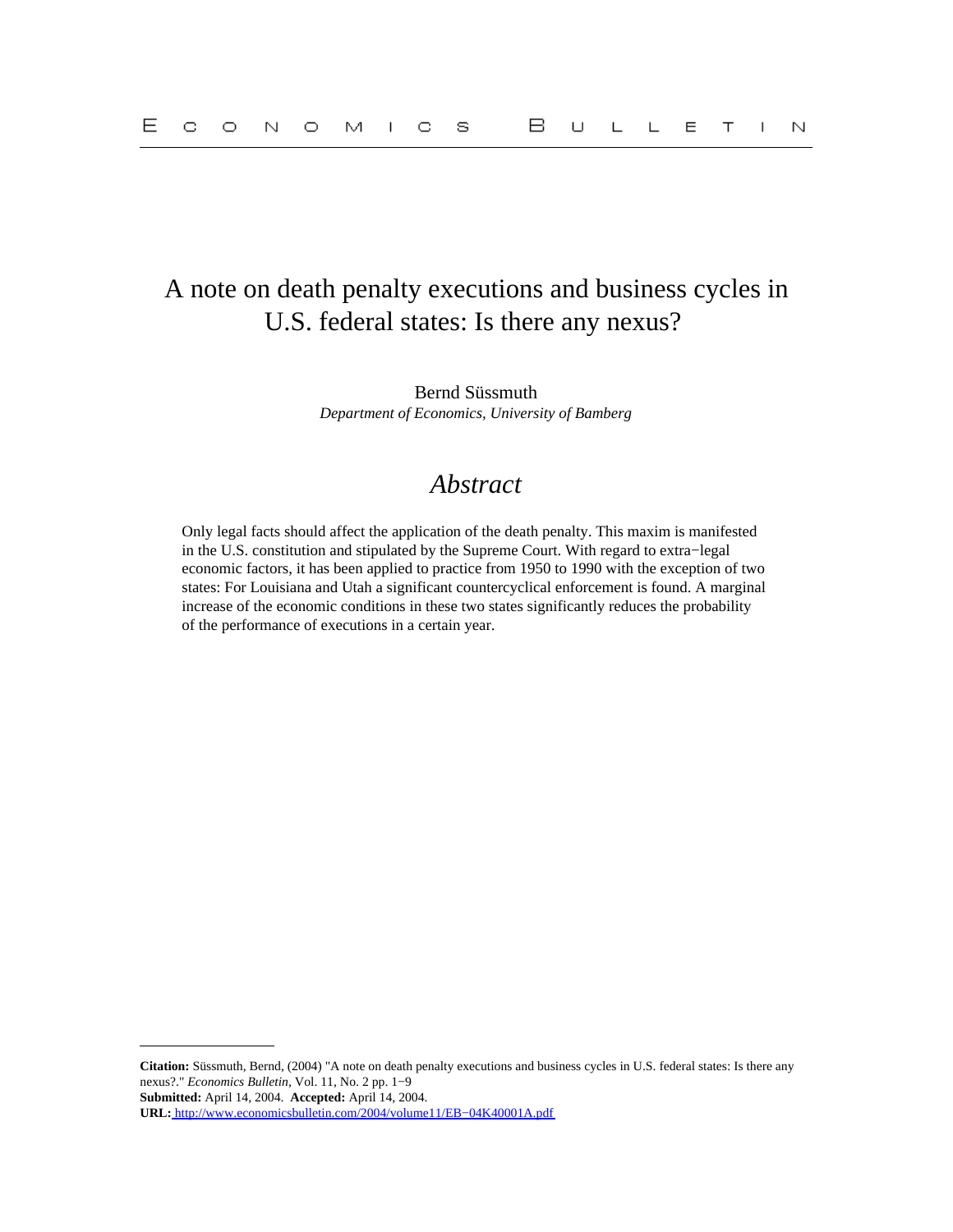## 1. Introduction

When prisoners on death row in the U.S. have exhausted all their appeals, their only chance of survival rests on having their death sentences commuted. If justice in such cases is truly fair, then only the facts of the crime should affect an inmate's chances of receiving clemency.<sup>1</sup> Following this argumentation, we would expect no systematic relationship between the number of performed executions and economic activity across states over time, i.e. pre- and post-Furman.<sup>2</sup> In contrast to studies on gubernatorial election cycles and the timing of executions like Pridemore (2000) and Kubik and Moran (2003), the present note isolates and examines this hypothesis. A timing of executions independent from any budgetary politics (cf. Poterba,  $1994$ )<sup>3</sup> implies no significant relationship between the cyclical component of real p.c. state income and the annual number of performed executions. The task of the present study is to scrutinize this relationship for the 39 states that imposed and enforced the death penalty during the 1950-90 period.

### 2. Data and Methodology

For the 1950-90 period the number of performed executions per state and year is compiled from the  $ESPY$  file provided by DPIC (2003). To capture the transitory economic conditions of a state in a certain year the business cycle component of personal disposable real income (p.c.) for each of the 39 states is chosen. In the context of quantifying the role of gubernatorial election year politics in the decision to execute, similar series are used as regressors; see Pridemore (2000) and Kubik and

 $1$ <sup>1</sup>However, a recent strand of applied literature raises concerns about a disparate treatment of defendants based on racial, political, and other extra-legal factors; see Langbein (1999), Pridemore  $(2000)$ , and Kubik and Moran  $(2003)$ .

 $^{2}$ In Furman v. Georgia, 1972, all executions were halted and hundreds of inmates had their death sentences lifted by a Supreme Court decision. By 1976 the Court ruled that states could again impose the death penalty provided that its application was neither arbitrary nor discriminatory.

 ${}^{3}$ Figures of direct and indirect costs of crime are given in Levitt (1997) and NASBO (2003).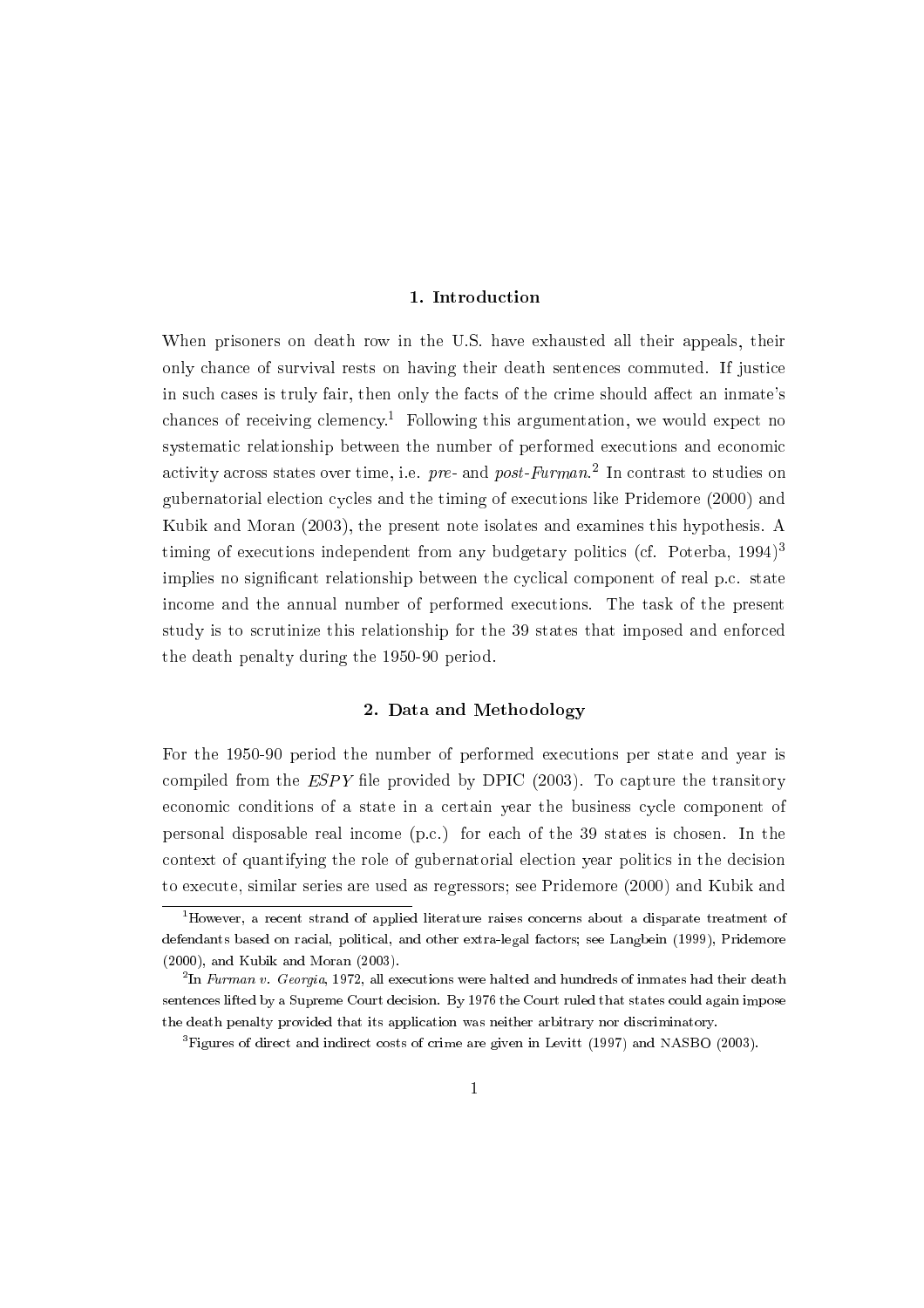Moran (2003).<sup>4</sup> The state income series are taken from the BEA Regional Economic Accounts. As is common practice, the national CPI taken from the IMF International *Financial Statistics* has been used to deflate them (base year: 1990). Contrary to existing studies, the assessment of the relationship between executions and transitory economic conditions follows the methodology of applied business cycle research that has been established since the seminal study by Kydland and Prescott (1990). The cornerstones of this descriptive approach are (i) HP filtering to extract business cycle components (see Hodrick and Prescott, 1997) along with (ii) a comprehensive correlation analysis, investigating the lead-lag relationships of the series at stake. With regard to (i), an HP filter with a smoothing weight  $\lambda = 6.25$ , as recently suggested for series of annual frequency by Ravn and Uhlig (2003), is used to extract the state business cycle components  $(SBC)$  from the raw series.

#### 3. Findings

**3.1 Correlation Analysis.** In 95% of all reported correlations of executions ( $EXC$ ) and *SBC* the respective coefficient is insignificant (Tab. 1). However, for LA, UT, and WA a significant countercyclical relationship is found.<sup>5</sup> The strongest correlation in terms of magnitude and significance is found for LA. UT and WA show only a weakly significant contemporaneous correlation of EXC and SBC. For LA and UT a significant correlation is also found at first as well as second lead and at first lag, respectively. Furthermore, LA and UT differ from the case of WA, in so far as in the state of WA EXC were performed up to 1964 only, while in LA and UT the application of the death penalty continued in the post-Furman period. Up to 1964 (pre-Furman), however, the contemporaneous correlation coefficient for WA is significant, negative and equals 64.13%. For UT the contemporaneous correlation for the subperiods 1950-71 and 1976-90 is insignificant. Nevertheless, its correlation coefficient for the first lag in the  $SBC$  series remains high in magnitude and significance terms equalling

<sup>&</sup>lt;sup>4</sup>Similarly, these authors consider idiosyncratic trend and cycle components across states. However, the following analysis abstracts from seeking to explain data of events on the sentencing stage or the duration on death row before the transition to either a commutation or an execution. The latter seem to be of more relevance in the context of election cycles.

 ${}^{5}$ The weakly significant scattered correlation coefficients for IL and IN (NV and NC) at first and second lag (lead) of the respective  $SBC$  seem to be a product of chance rather than a robust result.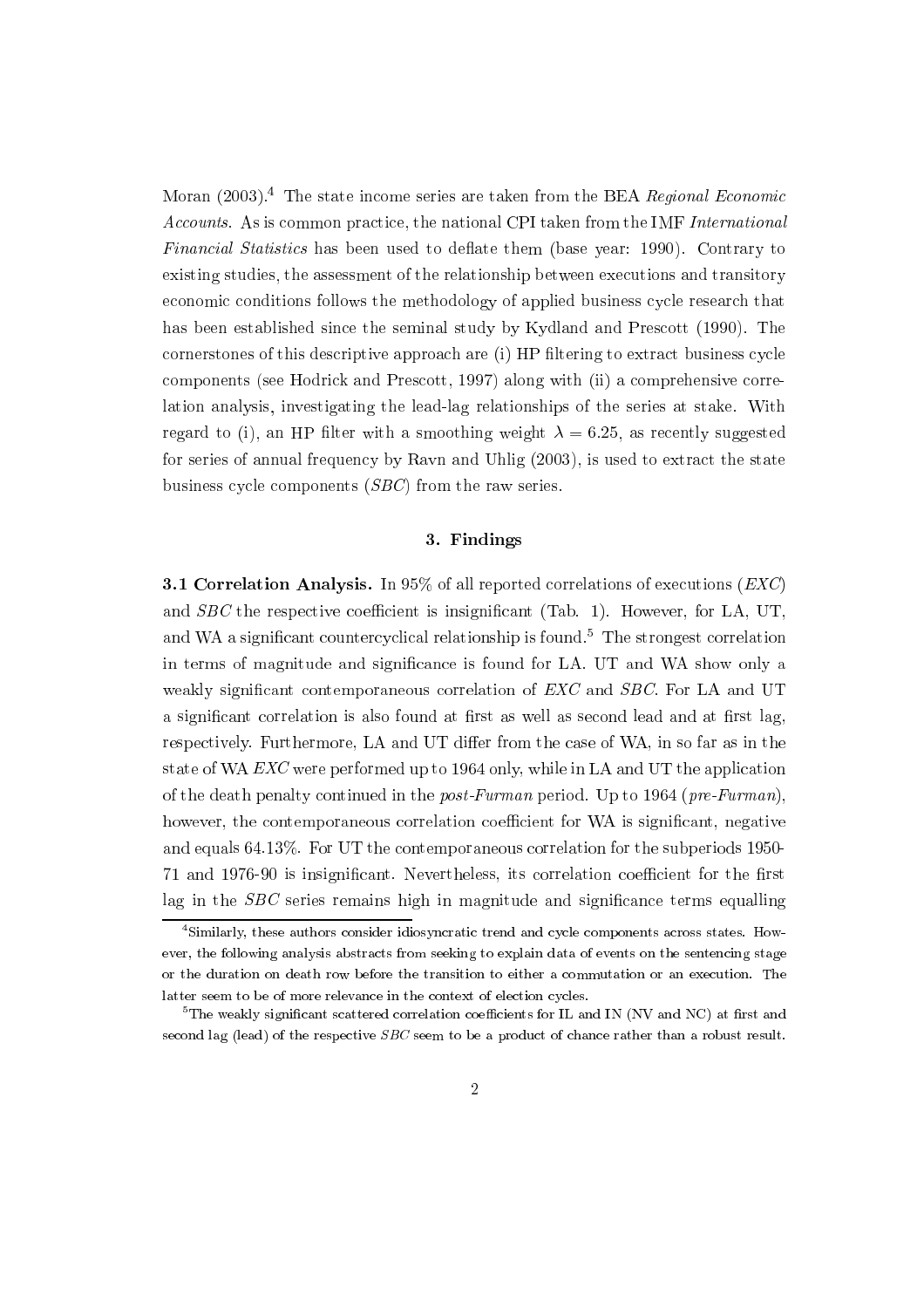$0.624*$  for 1950-71 and  $0.300**$  for 1976-90, respectively. The same holds for LA and its contemporaneous correlation of  $EXC$  and  $SBC$  equalling  $-0.527*$  for 1950-71 and  $-0.281^{**}$  for 1976-90. The correlation analysis revealed that for the 39 U.S. states that enforced the death penalty from 1950 to 1990 the respective SBC is not associated with the timing of  $EXC$  apart from two notable exceptions: LA and UT.

3.2 The Case of Louisiana and Utah. This section raises the question whether and by how much a marginal increase of the transitory state-wide economic conditions (as measured by the  $SBC$ ) reduces the probability of the performance of one or more executions in the states of LA and UT for a certain year. An answer can be given by estimating a qualitative response model. For this purpose the respective  $EXC$  series for LA and UT is transformed into a binary variable by encoding each observation  $>1$ with a value of 1. The time series of the two states are pooled and state specific fixedeffects estimated: The resulting sample contains  $N = 82$  pooled annual observations; 23 show a positive number of executions with 15 cases (i.e. 9 pre- and 6 post-Furman) referring to LA and 8 (i.e. 5  $pre$ - and 3  $post-Furman$ ) to UT. The specification of choice is a standard binary choice model:

$$
EXC_{i,t} = \begin{cases} 1 \text{ for } V_{i,t}^* > 0 \\ 0 \text{ for } V_{i,t}^* \le 0 \end{cases}
$$
, where  $V_{i,t}^* = \beta' X_{i,t} = \beta_{0,i} + \beta_1 SBC_{i,t} + \varepsilon_{i,t}$ , (1)

where  $V_{i,t}^*$  represents the latent,  $\varepsilon_{i,t}$  an i.i.d. normal error, and the likelihood function is given by

$$
L = \Pi_{i=1, t=1}^{N, 2T} F \left( \beta' X_{i,t} \right)^{EXC_{i,t}} \left[ 1 - F \left( \beta' X_{i,t} \right) \right]^{1 - EXC_{i,t}}
$$

For the following estimates a cumulated normal distribution for  $F$ , i.e. a Probit model framework, is chosen.<sup>6</sup>

Marginal effects are calculated, using the mean of the fitted value of the index  $\widehat{\beta}' X_{i,t}$ , according to

$$
\frac{\partial E\left(EXC_{i,t} | \beta, X_{i,t}\right)}{\partial X_{i,t}} = f\left(-\widehat{\beta}'X_{i,t}\right)\widehat{\beta}.
$$

Estimates of this model are reported in the first row  $(S1)$  of Tab. 2. Normalized SBC refers to the estimate for which the exogenous series was transformed to have a zero

 $^6$  Results remain unchanged or change only marginally for a Logit specification.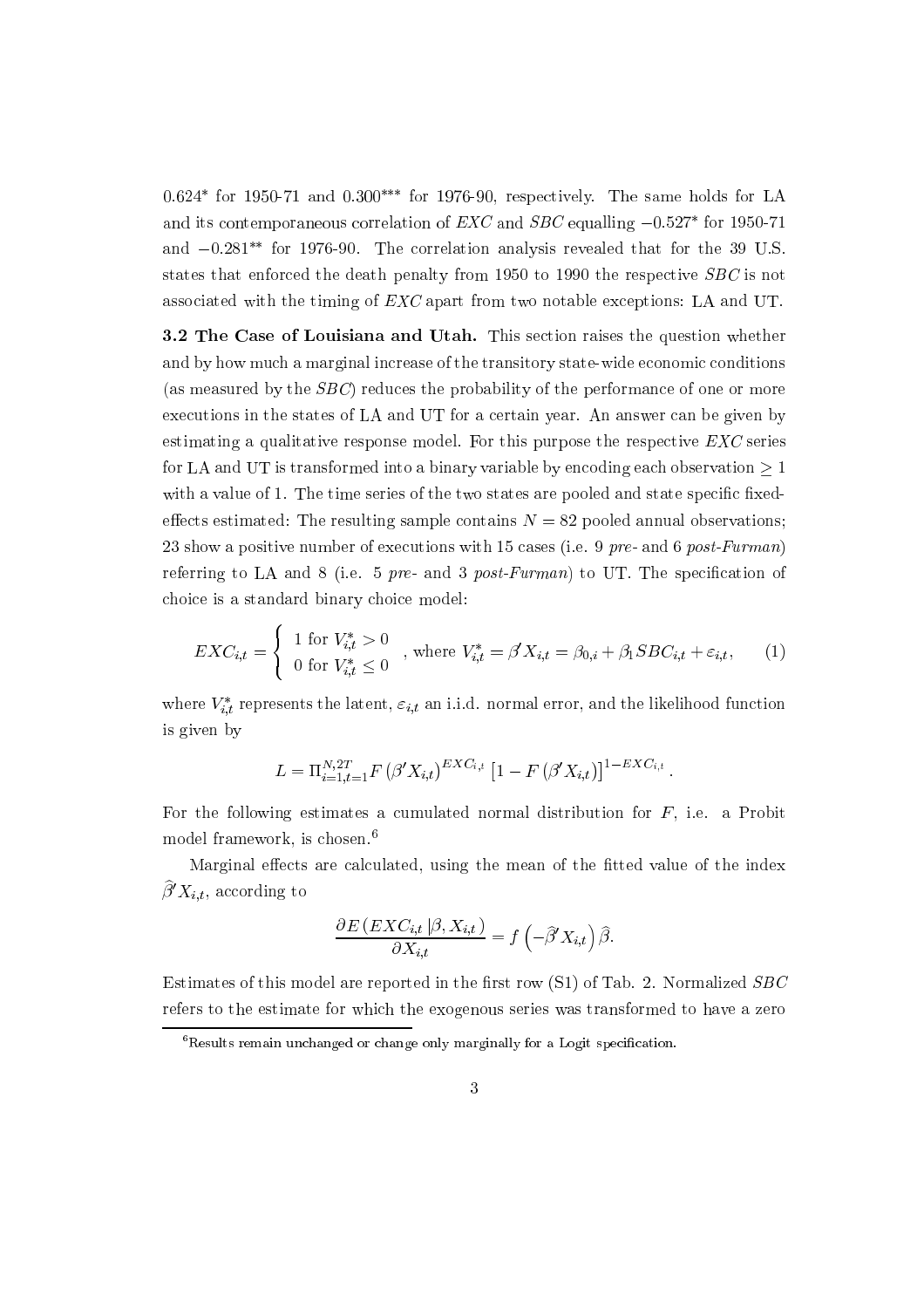mean and a standard deviation of one. All estimated effects are significant, at least, at the 10% level of significance. Accordingly, an increase of the  $SBC$  by 1000 US  $\frac{2}{3}$  (in prices of 1990) reduces the probability of one or more executions in a certain year by about  $4\%$  in either of the two considered states - a one unit increase of the normalized  $SBC$  by an even higher 10%. Specification S2 considering the  $SBC$  series as a regressor as well at its first lag confirms these figures.<sup>7</sup> Additionally, it lends support to the view that the enactment of  $EXC$  is following a peaking of the  $SBC$  with a lag of one year. Astonishingly, a *post-Furman* dummy in neither specification showed a significant impact on the probability of annual EXC-performances conditional on the  $SBC$  series. In the case of LA and UT, this calls the compliance with the 1976 Supreme Court's ruling in favor of a timing of executions across states solely based on legal factors into question.

#### 4. Conclusion

This study examined how the performance of executions in U.S. states relates and responds to transitory changes in economic conditions as measured by the business cycle component in real p.c. state income. The question raised in its title can not unequivocally be answered with 'no:' For LA and UT, a significant countercyclical enforcement is revealed. Probit model estimates imply that a marginal increase of the transitory economic conditions in these two states reduces the probability of the enactment of one or more executions in a certain year by  $3.5{\cdot}10\%$ . However, as warned by Ehrlich and Brower (1987), these findings remain empirical associations in the context of social sciences and should be interpreted with the adequate caution.

### Acknowledgements

My thanks are due to Harald Brost for his excellent assistance and help in the construction of the data set. I benefited from useful comments and suggestions by Ulrich Woitek. The usual disclaimer applies.

<sup>&</sup>lt;sup>7</sup>Although, the negative marginal effect of a one thousand \$ increase in SBC slightly diminishes to  $3.4\%$ .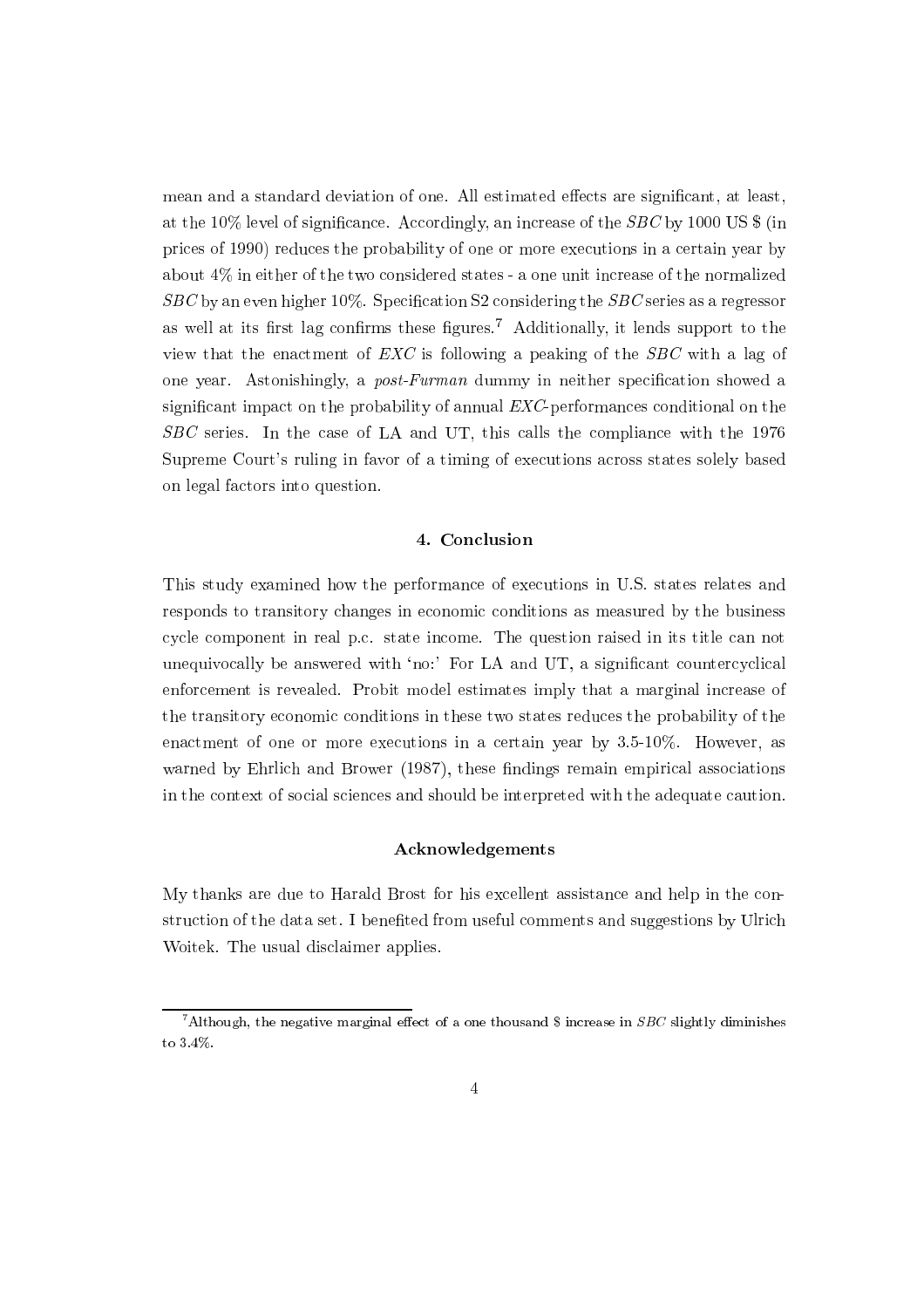| State:                 | $EXC_t \rightarrow$ | $SBC_t$              | $SBC_{t-1}$        | $SBC_{t-2}$        | $SBC_{t+1}$          | $SBC_{t+2}$          |
|------------------------|---------------------|----------------------|--------------------|--------------------|----------------------|----------------------|
| Alaska (AK)            |                     | $2e^{-18}$<br>(0.02) | $-.001$<br>(0.02)  | $-.003$<br>(0.01)  | $2e^{-18}$<br>(0.01) | $2e^{-18}$<br>(0.01) |
| Alabama (AL)           |                     | 0.081<br>(0.08)      | $-.127$<br>(0.11)  | $-.189$<br>(0.08)  | 0.018<br>(0.17)      | 0.069<br>(0.14)      |
| Arkansas (AR)          |                     | $-.062$<br>(0.08)    | 0.001<br>(0.06)    | $-.228$<br>(0.20)  | $-.051$<br>(0.07)    | 0.104<br>(0.14)      |
| Arizona (AZ)           |                     | $-.004$<br>(0.13)    | 0.011<br>(0.18)    | $-.029$<br>(0.10)  | $-.057$<br>(0.11)    | $-.137$<br>(0.11)    |
| California (CA)        |                     | 0.076<br>(0.16)      | $-.007$<br>(0.10)  | $-.085$<br>(0.12)  | 0.049<br>(0.14)      | 0.092<br>(0.15)      |
| Colorado (CO)          |                     | $-.184$<br>(0.47)    | 0.324<br>(0.36)    | 0.406<br>(0.58)    | $-.374$<br>(0.37)    | $-.051$<br>(0.24)    |
| Conneticut (CT)        |                     | 0.302<br>(0.25)      | 0.164<br>(0.23)    | $-.209$<br>(0.15)  | $-.157$<br>(0.11)    | $-.099$<br>(0.20)    |
| Washington D.C. $(DC)$ |                     | $-.196$<br>(0.12)    | $-.199$<br>(0.14)  | 0.095<br>(0.12)    | 0.029<br>(0.12)      | 0.445<br>(0.35)      |
| Florida (FL)           |                     | 0.092<br>(0.11)      | 0.038<br>(0.15)    | $-.097$<br>(0.12)  | $-.087$<br>(0.11)    | 0.233<br>(0.18)      |
| Georgia $(GA)$         |                     | $-.124$<br>(0.13)    | 0.018<br>(0.10)    | 0.076<br>(0.16)    | 0.048<br>(0.14)      | 0.099<br>(0.10)      |
| Iowa (IA)              |                     | 0.052<br>(0.11)      | 0.099<br>(0.15)    | $-.067$<br>(0.08)  | $-.023$<br>(0.03)    | 0.180<br>(0.14)      |
| Idaho $(ID)$           |                     | $-.217$<br>(0.15)    | $-.048$<br>(0.06)  | 0.144<br>(0.15)    | $-.174$<br>(0.12)    | 0.039<br>(0.08)      |
| Illinois $(IL)$        |                     | $-.066$<br>(0.09)    | $-.126$<br>(0.11)  | $-.104*$<br>(0.06) | $-.011$<br>(0.08)    | 0.210<br>(0.23)      |
| Indiana $(IN)$         |                     | $-.109$<br>(0.09)    | $-.170*$<br>(0.09) | 0.123<br>(0.12)    | 0.219<br>(0.24)      | $-.066$<br>(0.12)    |
| Kansas (KS)            |                     | 0.179<br>(0.21)      | 0.001<br>(0.12)    | $-.007$<br>(0.09)  | 0.091<br>(0.11)      | $-.070$<br>(0.12)    |
| Kentucky (KY)          |                     | 0.165<br>(0.19)      | 0.290<br>(0.29)    | 0.058<br>(0.10)    | $-.174$<br>(0.14)    | $-.139$<br>(0.22)    |
| Louisiana $(LA)$       |                     | $-.36***$<br>(0.11)  | 0.325<br>(0.24)    | 0.175<br>(0.12)    | $-.196**$<br>(0.09)  | $0.249**$<br>(0.09)  |
| Maryland (MD)          |                     | 0.246<br>(0.20)      | $-.169$<br>(0.17)  | $-.094$<br>(0.11)  | 0.045<br>(0.18)      | 0.089<br>(0.13)      |
| Missouri(MO)           |                     | $-.082$<br>(0.05)    | $-.063$<br>(0.10)  | $-.001$<br>(0.13)  | 0.047<br>(0.14)      | 0.163<br>(0.20)      |
| Mississippi (MS)       |                     | 0.050<br>(0.15)      | 0.309<br>(0.22)    | 0.123<br>(0.17)    | $-.194$<br>(0.16)    | $-.294$<br>(0.20)    |

Tab. 1. Correlation analysis: Executions and state business cycle components  $\overline{\phantom{A}}$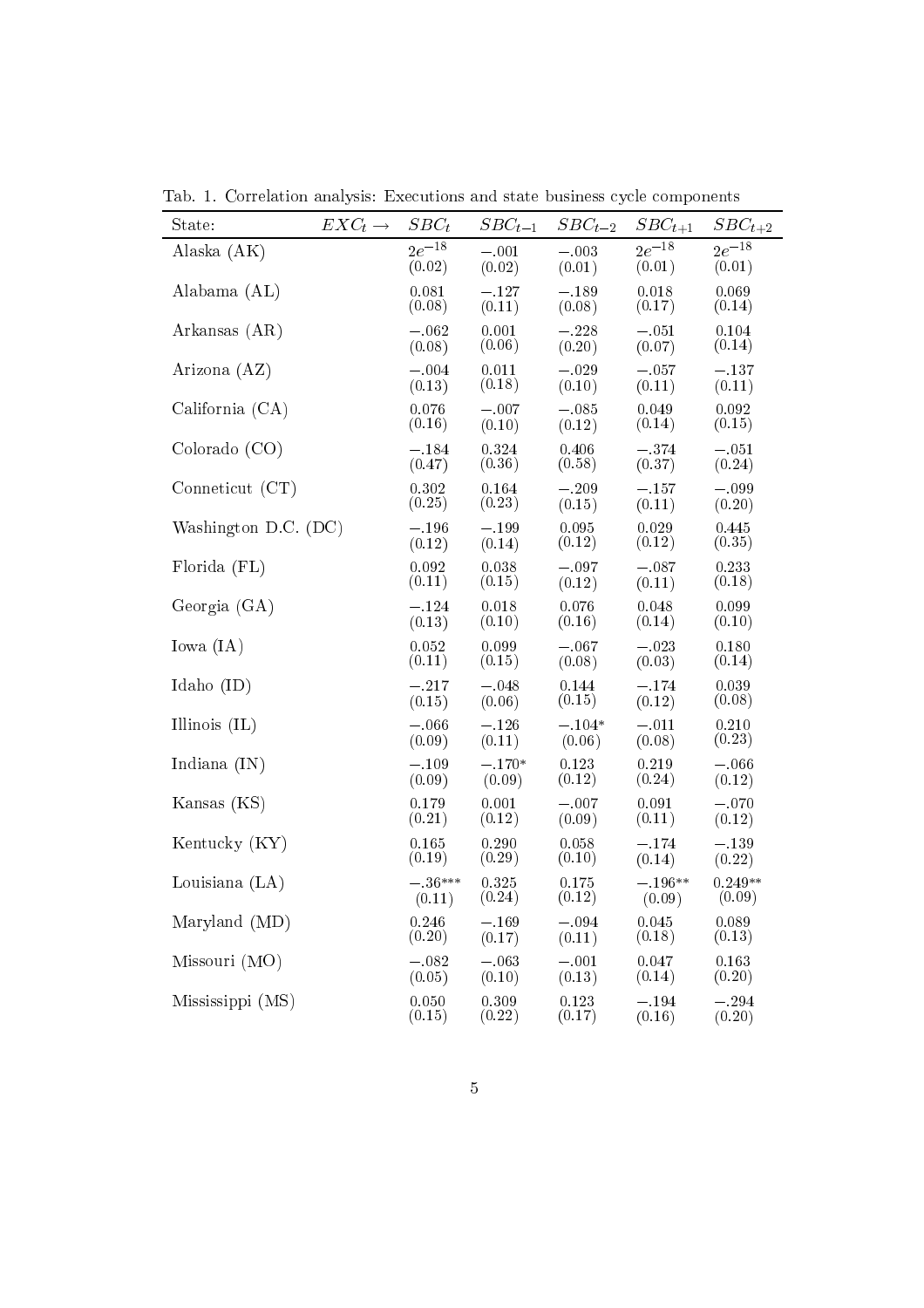| State:              | $EXC_t \rightarrow$ | $SBC_t$            | $SBC_{t-1}$         | $SBC_{t-2}$       | $SBC_{t+1}$         | $SBC_{t+2}$        |
|---------------------|---------------------|--------------------|---------------------|-------------------|---------------------|--------------------|
| North Carolina (NC) |                     | $-.040$<br>(0.09)  | $-.060$<br>(0.07)   | $-.070$<br>(0.07) | $-.010$<br>(0.14)   | $0.250*$<br>(0.14) |
| Nebraska (NE)       |                     | 0.036<br>(0.13)    | $-.209$<br>(0.15)   | $-.154$<br>(0.15) | $-.116$<br>(0.10)   | 0.306<br>(0.24)    |
| New Jersey (NJ)     |                     | 0.296<br>(0.28)    | 0.278<br>(0.25)     | $-.027$<br>(0.04) | $-.119$<br>(0.09)   | $-.145$<br>(0.22)  |
| New Mexico (NM)     |                     | 0.116<br>(0.21)    | 0.170<br>(0.14)     | $-.049$<br>(0.12) | 0.213<br>(0.22)     | $-.151$<br>(0.16)  |
| Nevada (NV)         |                     | 0.053<br>(0.17)    | $-.131$<br>(0.09)   | $-.146$<br>(0.12) | $0.404**$<br>(0.18) | $-.032$<br>(0.07)  |
| New York (NY)       |                     | 0.051<br>(0.18)    | 0.079<br>(0.13)     | $-.070$<br>(0.12) | 0.093<br>(0.18)     | $-.028$<br>(0.14)  |
| Ohio (OH)           |                     | $-.149$<br>(0.13)  | $-.073$<br>(0.11)   | $-.078$<br>(0.09) | 0.142<br>(0.16)     | 0.029<br>(0.17)    |
| Oklahoma (OK)       |                     | $-.271$<br>(0.16)  | 0.116<br>(0.14)     | 0.024<br>(0.16)   | $-.045$<br>(0.10)   | 0.142<br>(0.13)    |
| Oregon $(OR)$       |                     | 0.020<br>(0.05)    | $-.064$<br>(0.11)   | $-.163$<br>(0.13) | 0.274<br>(0.26)     | 0.346<br>(0.30)    |
| Pennsylvania (PA)   |                     | 0.307<br>(0.25)    | 0.134<br>(0.18)     | $-.120$<br>(0.07) | $-.038$<br>(0.13)   | $-.107$<br>(0.15)  |
| South Carolina (SC) |                     | 0.190<br>(0.14)    | 0.048<br>(0.17)     | 0.114<br>(0.14)   | 0.046<br>(0.11)     | $-.092$<br>(0.14)  |
| Tennessee (TN)      |                     | 0.155<br>(0.20)    | 0.157<br>(0.20)     | 0.014<br>(0.09)   | $-.206$<br>(0.16)   | $-.105$<br>(0.16)  |
| Texas $(TX)$        |                     | 0.112<br>(0.13)    | 0.085<br>(0.07)     | $-.045$<br>(0.09) | 0.044<br>(0.10)     | $-.019$<br>(0.09)  |
| Utah $(UT)$         |                     | $-.205*$<br>(0.11) | $0.43***$<br>(0.14) | 0.199<br>(0.14)   | $-.209$<br>(0.15)   | $-.251$<br>(0.16)  |
| Virginia (VA)       |                     | $-.067$<br>(0.09)  | $-.126$<br>(0.09)   | $-.013$<br>(0.04) | 0.071<br>(0.10)     | $-.050$<br>(0.05)  |
| Vermont (VT)        |                     | 0.274<br>(0.27)    | $-.029$<br>(0.03)   | $-.102$<br>(0.10) | 0.296<br>(0.29)     | $-.135$<br>(0.13)  |
| Washington (WA)     |                     | $-.262*$<br>(0.14) | 0.084<br>(0.10)     | 0.096<br>(0.16)   | 0.036<br>(0.16)     | 0.210<br>(0.17)    |
| West Virginia (WV)  |                     | $-.024$<br>(0.05)  | $-.038$<br>(0.04)   | $-.009$<br>(0.03) | 0.049<br>(0.09)     | $-.100$<br>(0.10)  |
| Wyoming (WY)        |                     | 0.008<br>(0.02)    | 0.035<br>(0.05)     | $-.040$<br>(0.04) | $-.093$<br>(0.09)   | 0.041<br>(0.05)    |

Tab. 1 (continued). Correlation analysis: Executions and state business cycles

Note: \*, \*\*, \*\*\* denotes significance at 10, 5,  $1\%$  level of significance;

Newey-West HAC standard errors given in parentheses.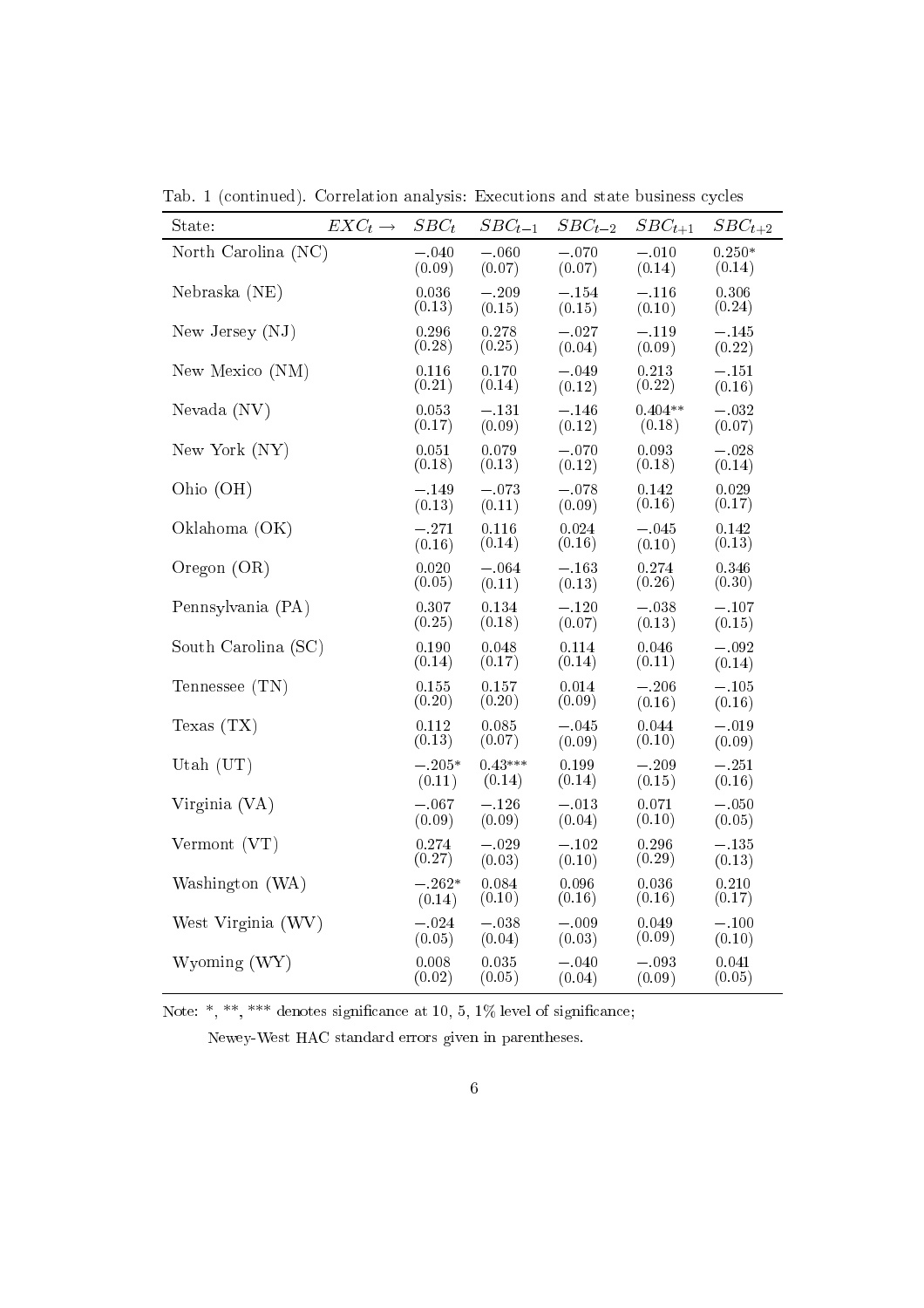| Specification  | State-effects                      | Marginal effects                                                    |                                                               |  |  |
|----------------|------------------------------------|---------------------------------------------------------------------|---------------------------------------------------------------|--|--|
| S <sub>1</sub> | $LA: -0.360***$<br>$UT: -0.898***$ | Non-normalized SBC<br>$SBC_t$ : $-0.039*$                           | Normalized SBC<br>$SBC_t$ : $-0.100*$                         |  |  |
| S2             | $LA: -0.405***$<br>$UT: -0.957***$ | Non-normalized $SBC$<br>$SBC_t$ : $-0.034*$<br>$SBC_{t-1}: 0.032**$ | Normalized SBC<br>$SBC_t$ : $-0.103*$<br>$SBC_{t-1}: 0.095**$ |  |  |
| Fit            | S1                                 | S <sub>2</sub>                                                      |                                                               |  |  |
| McFadden $R^2$ | 0.066                              | 0.115                                                               |                                                               |  |  |
| log L          | $-45.4$                            | $-41.9$                                                             |                                                               |  |  |
| LR statistic   | 6.458                              | 10.90                                                               |                                                               |  |  |

Tab. 2. Two-state pooled Probit model estimation: Dependent is  $EXC$  (binary)

Note:  $*, **$ , \*\*\* denote effects corresponding to coefficient estimates significant at the

 $10,\,5,\,1\%$  level of significance, according to standard errors based on GLM robust covariances.

For S2 the lag length is chosen on the base of the Schwarz Criterion.

The non-normalized  $SBC$ -series are given in thousands of US 1990 \$.